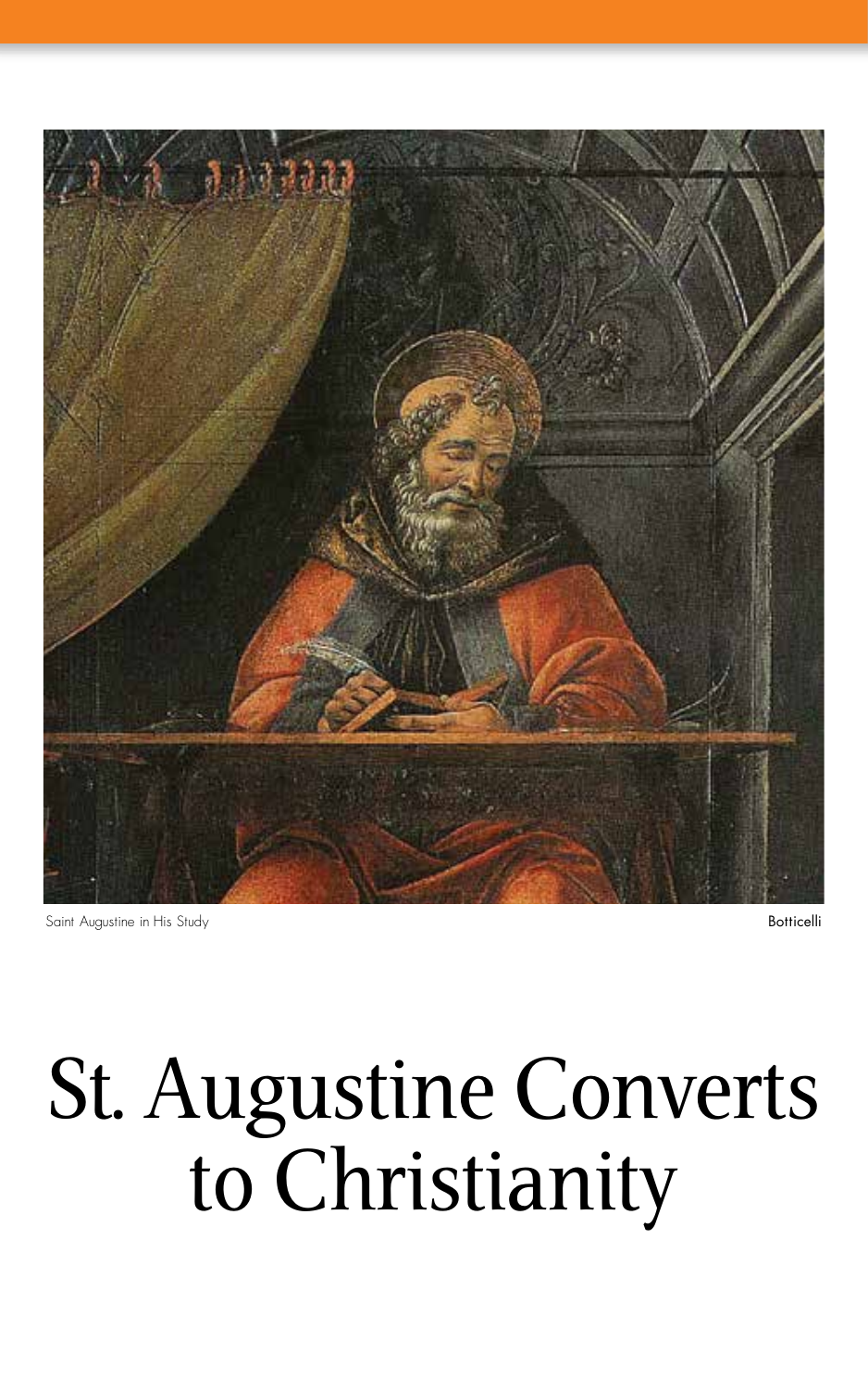## St. Augustine Converts to Christianity 386

St. Augustine's devout mother, Monica, was concerned about his wild life as a student and young professor. She prayed for him tirelessly. Augustine investigated different philosophies and religions before his dramatic conversion in 386. In 387 he was baptized by St. Ambrose. He became a monk, then a priest and finally bishop of Hippo in North Africa.

Augustine preached and wrote extensively. *Confessions* is his spiritual autobiography. *City of God* is his greatest work. In it he stated there are two communities—one human and one of God and that they will coexist in tension until the end of the world. The Bible calls these two groups of people the wheat and tares. Matthew 13 explains that it is often hard to know the wheat from the tares. Consequently, Augustine opposed the Donatists, a separatist group of Christians who demanded a pure church. Augustine also disagreed with Pelagius, a British monk. Pelagius taught that man is not born sinful. He believed babies are innocent until they grow up learning from bad examples. Consistent with Scripture, Augustine taught that every man is conceived and born sinful, and it is only by the grace of God that man can be saved. Augustine's life and writings have had a monumental impact on Christianity. Many regard him as the greatest theologian since the Apostolic Age.

#### RESOURCES

100 Events in Christian History, pgs. 41–43 The Church in History, pgs. 35–39 Pages of History, vol. 1, pgs. 279–300 Streams of Civ., vol. 1, p. 203

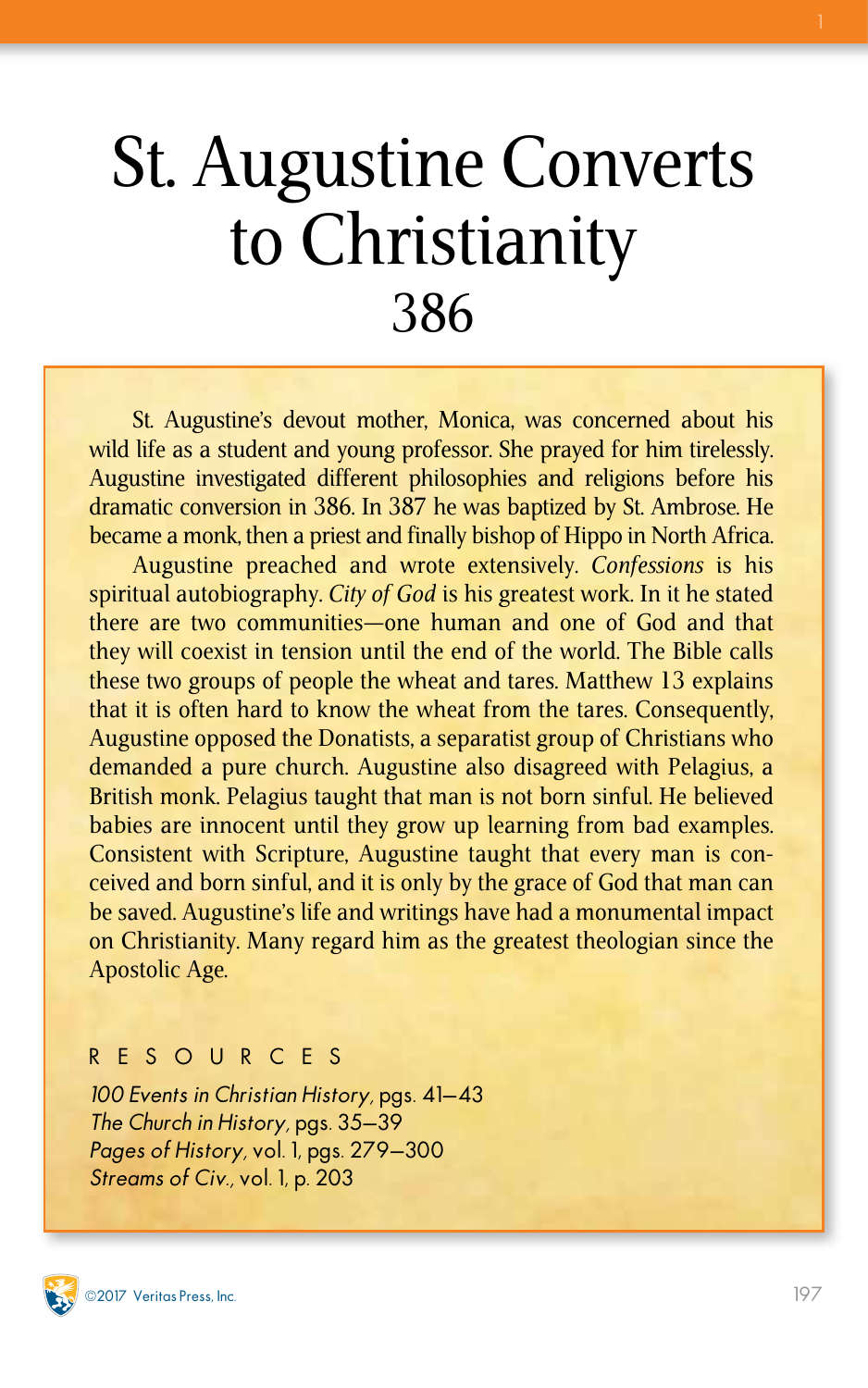

Viking longboat on a raiding expedition

# Barbarian Invasion and Vikings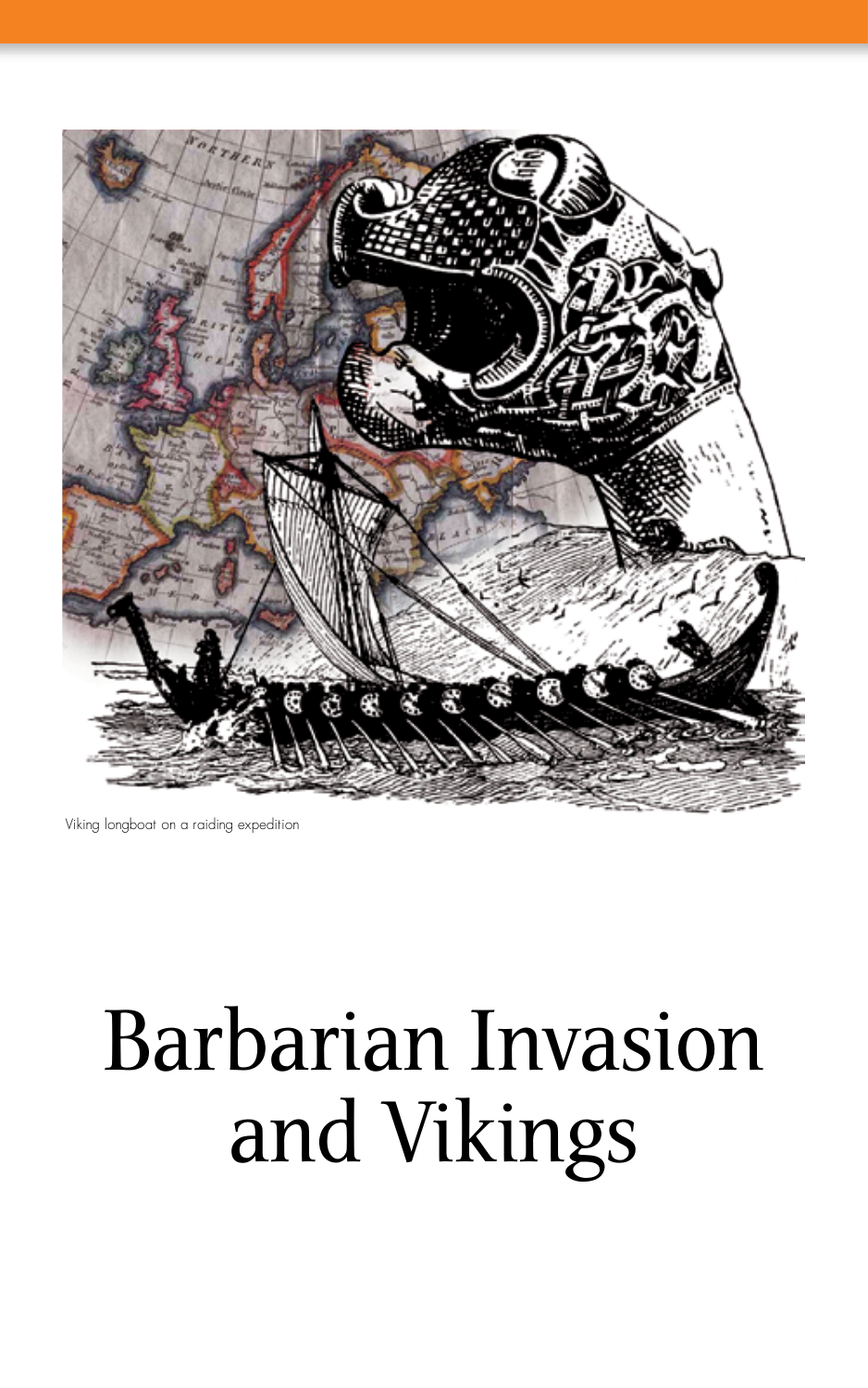## Barbarian Invasion and Vikings c. 400–1000

The "Middle Ages" generally coincide with the period of influence of the "Barbarians and Vikings." The Roman Empire and many other cultures were invaded and, in many instances, conquered by many groups of fair-haired, fair-skinned warriors known as "Barbarians." These men were aggressive warriors who scavenged any land they conquered. The Germanic Barbarians entered Roman Gaul in 406; the Vandals arrived in Spain in 409 and conquered North Africa in 429; the Visigoths took Rome in 410; and the Saxons invaded England in 450. The famous barbarian, Attila the Hun, was finally stopped in Gaul in 451.

The Vikings ravaged the European coast from 800–1000 and reached America around 1000. These robbers were Scandinavians who traveled by sea in search of new lands to farm and plunder.

The influence of the barbarians and Vikings ended in 1453 when Mohammed II conquered Constantinople. The "Middle Ages" and the influence of these pillaging fighters was ended.

### RESOURCES

Famous Men of the Middle Ages, pgs. 15–31, 73–89 Kingfisher Hist. Encyc., pgs. 82, 83, 130, 131 Pages of History, vol. 1, pgs. 301–326 Streams of Civ., vol. 1, pgs. 177, 213, 251, 273–286 Time Traveler, pgs. 34–64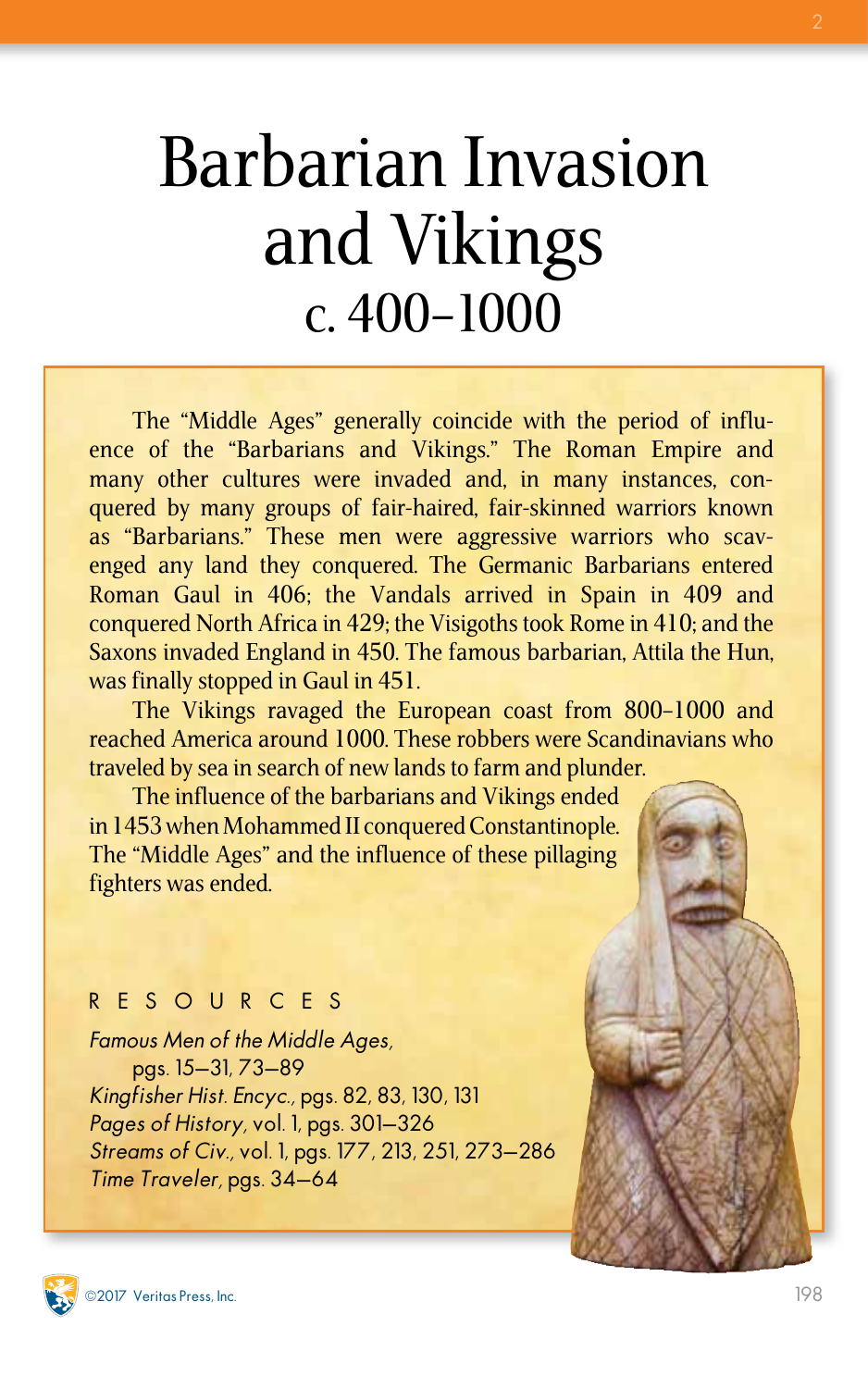

Saint lerome Fresco, 1480 Domenico Ghirlandaio

# St. Jerome Completes the Vulgate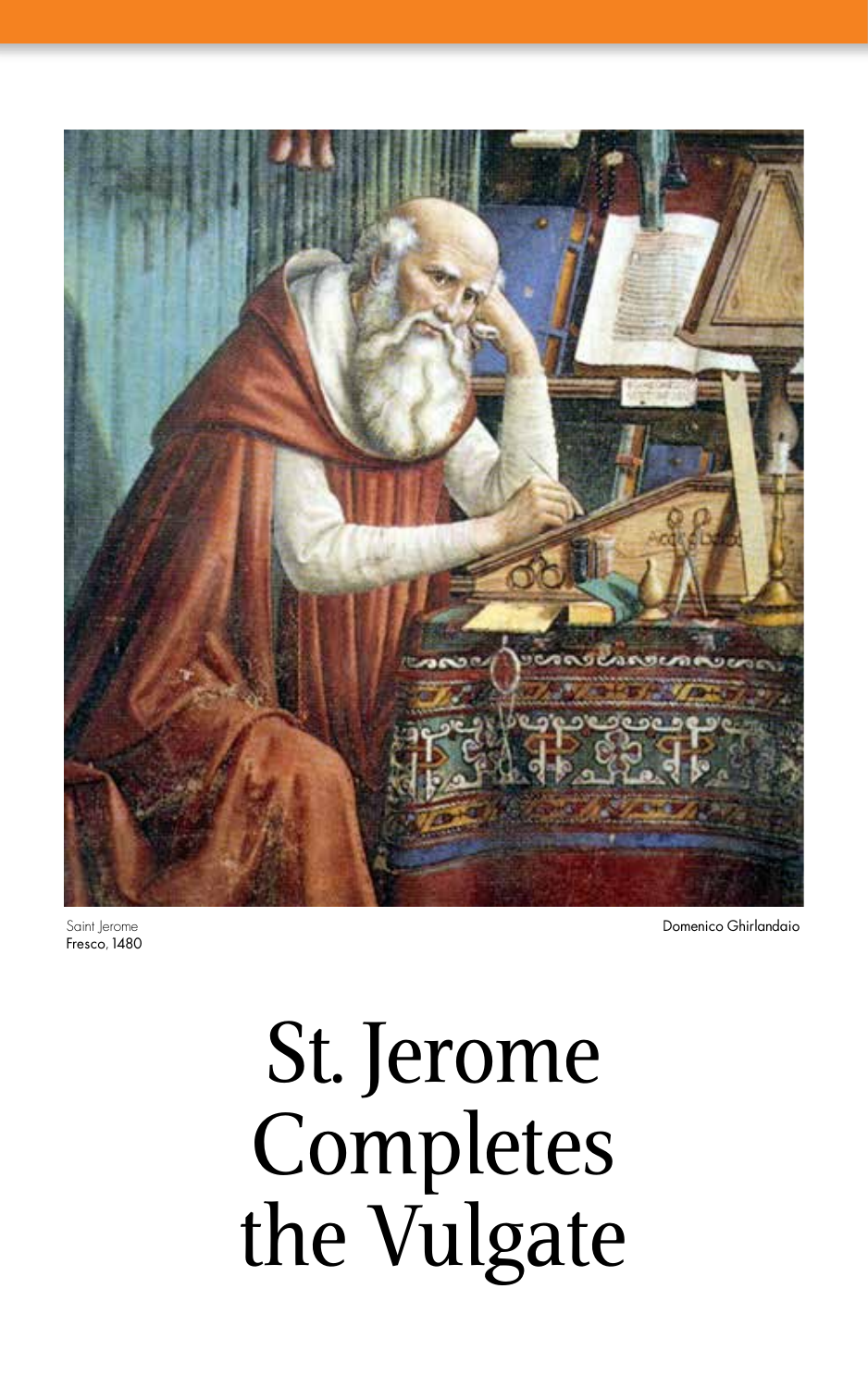## St. Jerome Completes the Vulgate 405

The Old Testament was translated from Hebrew into Greek about 200 B.C. for the Jews in Egypt and elsewhere. This Old Testament translation, the Septuagint, included some books of uncertain origin, sometimes known as the Apocrypha (Greek for hidden). It was called the Septuagint, ("70" in Greek) since supposedly there were 70 translators. Christ and the apostles spoke Aramaic. The New Testament has come down to us in Greek, the common language of Alexander's time. Scripture tells us the inscription on the cross was in Latin, Greek, and Aramaic.

Originally, the Christians in Rome were Greek-speaking immigrants. Eventually, a Latin version of the Bible was written by Athanasius to make God's Word readable by the common man as Latin had become the language of the people. Athanasius' Latin translation was not very accurate so St. Jerome translated a more precise Latin version of the Bible. St. Jerome was a monk who lived in a cave near Bethlehem and a scholar who had mastered Hebrew.

The Apocrypha was included in the new translation although Athanasius had not included the Apocrypha as part of God's Word less than 50 years earlier. St. Jerome's Latin translation is known as the Vulgate (common, ordinary language). French, Spanish, and Italian were languages that were derived from Latin many years later. Latin remained a common language through most of Europe for many years.

#### RESOURCES

100 Events in Christian History, pgs. 45–47 The Church in History, pgs. 34, 35 Pages of History, vol. 1, pgs. 301–326 Peril and Peace, pgs. 179–190

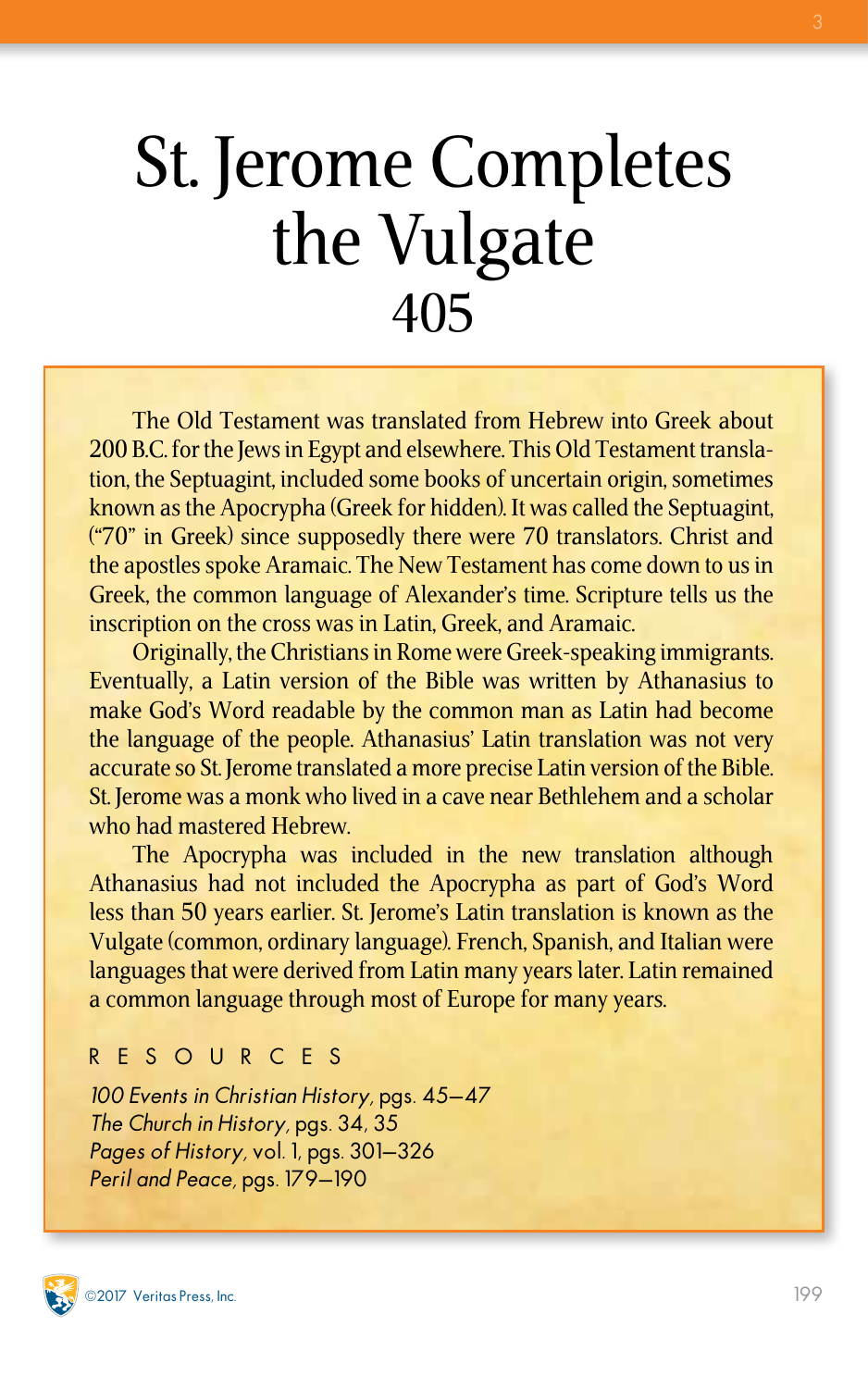

Leo the Great

# The Council of Chalcedon